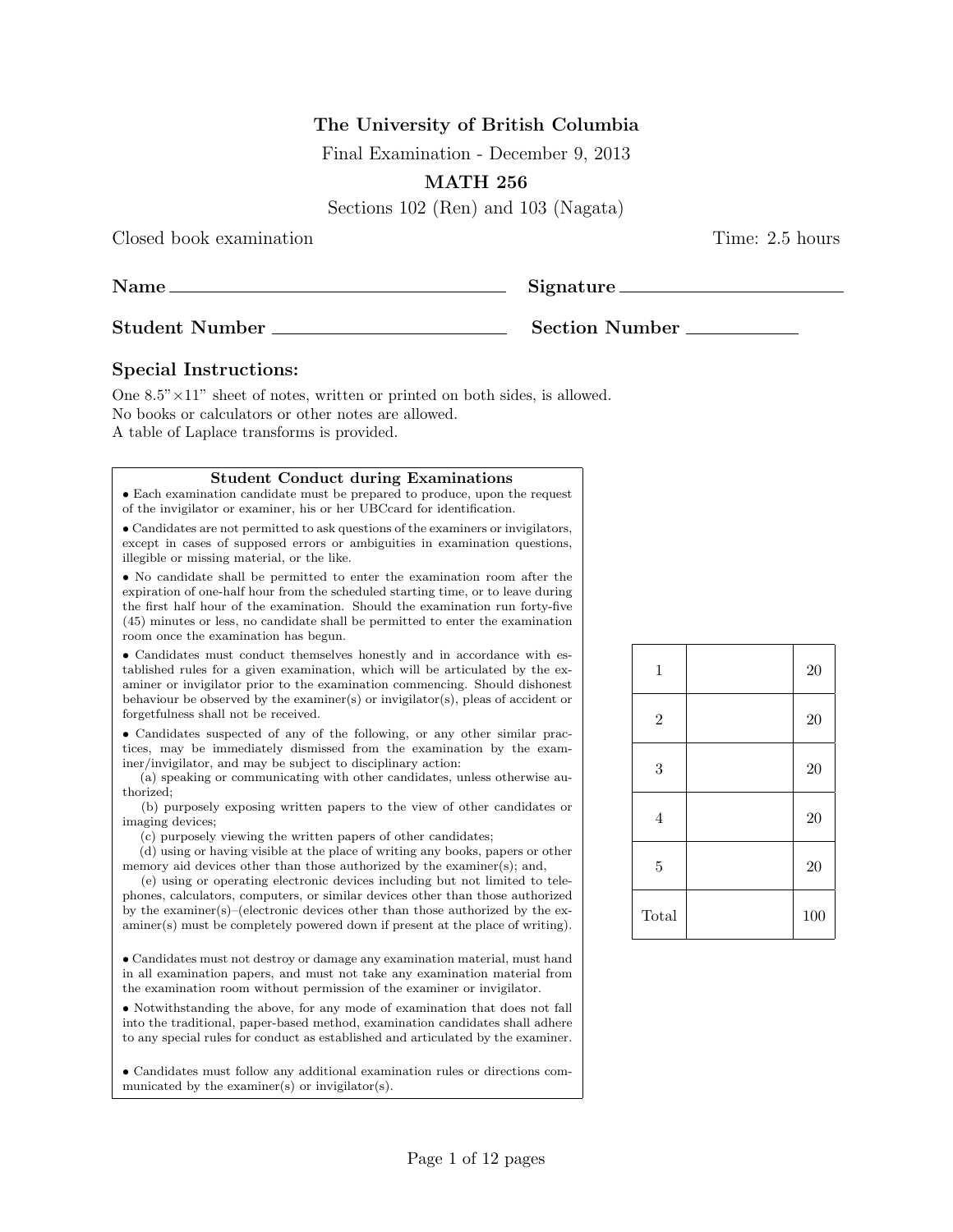[20] **1**. (a) Verify that  $y_1(t) = e^t$  is a solution of the homogeneous equation

$$
y'' - \frac{t}{t-1}y' + \frac{1}{t-1}y = 0, \qquad t > 1.
$$
 (1)

(b) Find another solution  $y_2(t)$  of the homogeneous equation (1) which is not a constant multiple of  $y_1(t)$ , and verify that  $y_1, y_2$  are linearly independent (*i.e.* form a fundamental set of solutions). (c) Find the general solution of the nonhomogeneous equation

$$
y'' - \frac{t}{t-1}y' + \frac{1}{t-1}y = (t-1)e^{t}, \qquad t > 1.
$$
 (2)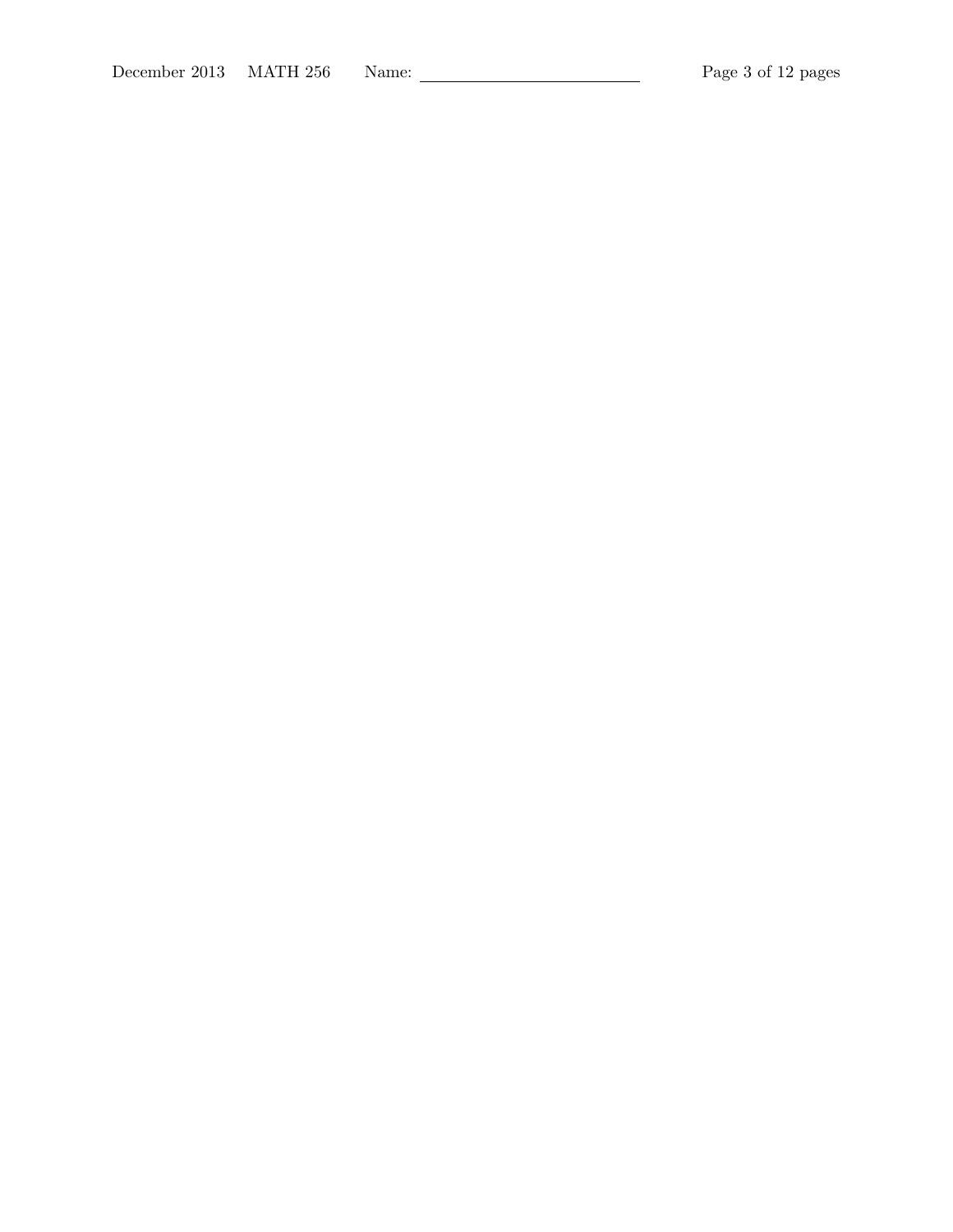[20] 2. Consider the system

$$
\mathbf{x}' = \begin{bmatrix} 7 & a \\ -4 & 3 \end{bmatrix} \mathbf{x}.
$$

- (a) Find the general solution if  $a > 1$ .
- (b) Find the general solution if  $a = 1$ .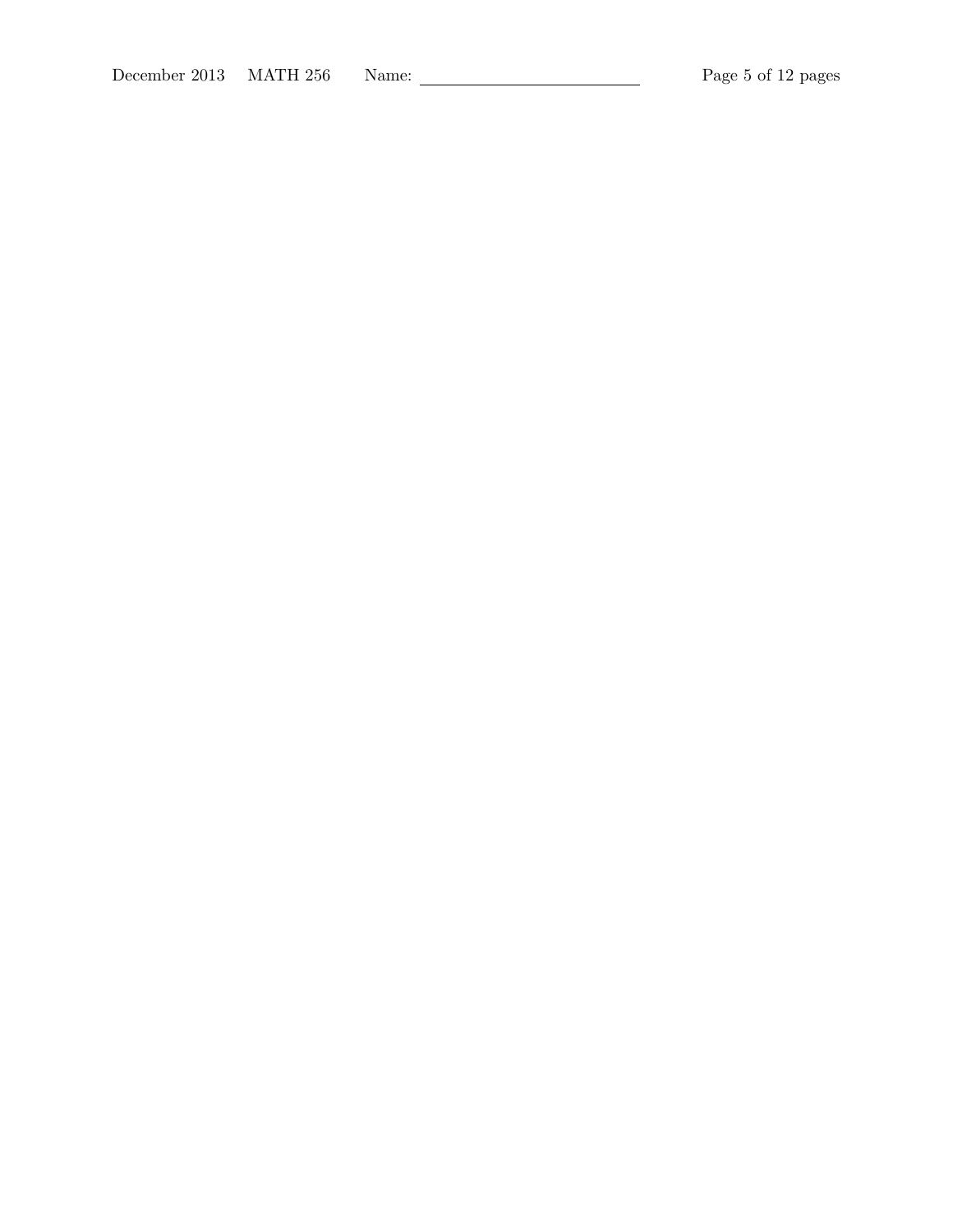$$
g(t) = \begin{cases} 0, & 0 \le t < 1, \\ 2, & 1 \le t < 2, \\ 0, & t \ge 2. \end{cases}
$$

(b) Use the definition of the Laplace transform  $\mathcal{L}{f(t)} = \int_0^\infty e^{-st} f(t) dt$ , integration by parts, and properties of the  $\delta$ -function (or unit impulse function) to show that

$$
\mathcal{L}\{\delta'(t-c)\} = se^{-cs}, \quad \text{if } c > 0.
$$

(c) Solve the initial value problem

$$
y'' + 4y = g(t) - \frac{1}{2}\delta'(t - 3), \qquad y(0) = \frac{1}{2}, \quad y'(0) = 0,
$$

where  $g(t)$  is as given in part (a). Your final expression for  $y(t)$  should be defined piecewise on the four intervals  $0 \le t < 1$ ,  $1 \le t < 2$ ,  $2 \le t < 3$ , and  $t \ge 3$ .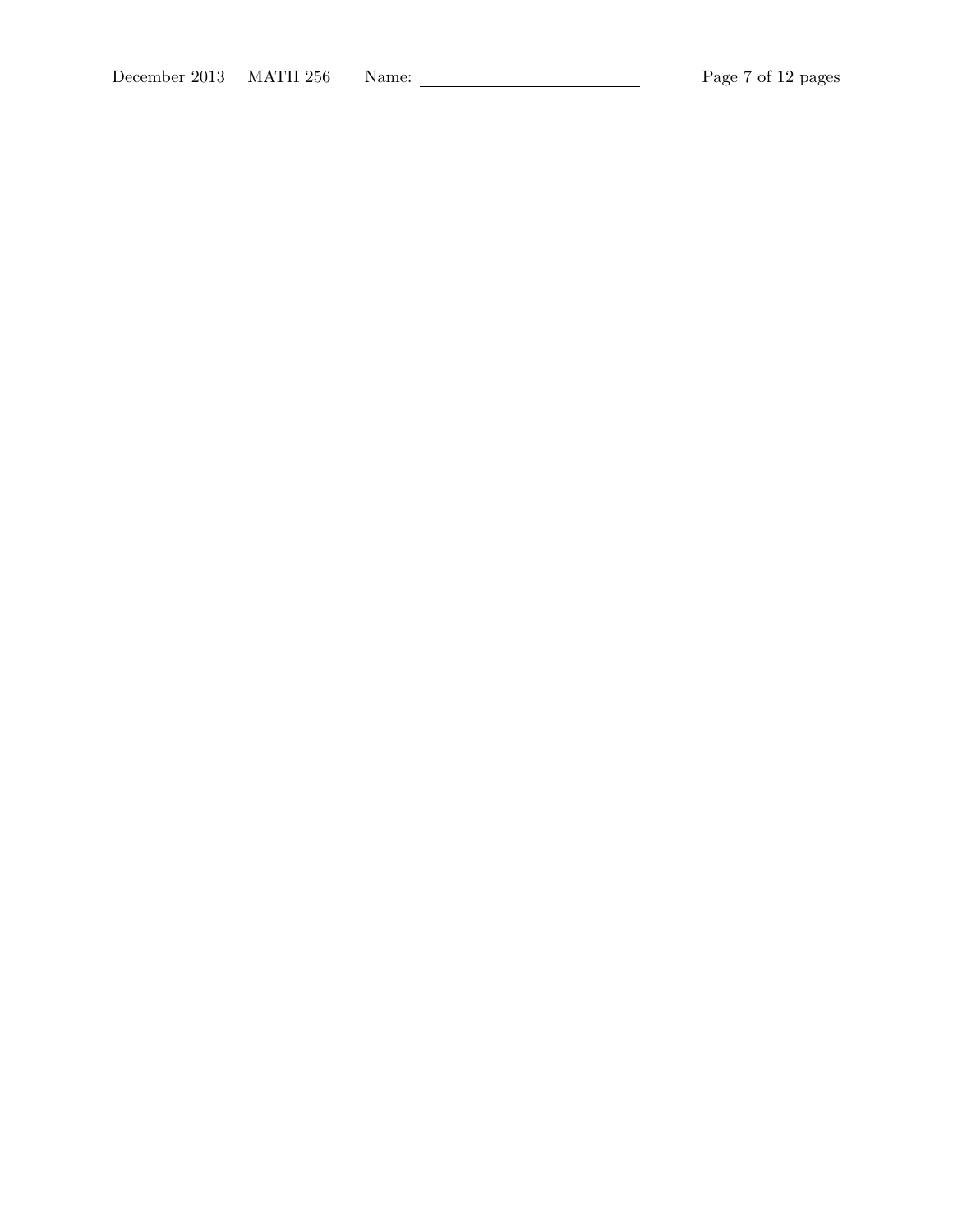[20] 4. (a) Let

$$
f(x) = \begin{cases} 0, & -2 < x < 0, \\ 1, & 0 \le x \le 1, \\ 0, & 1 < x \le 2. \end{cases}
$$

Let f be extended elsewhere as a periodic function of period 4 (*i.e.*  $f(x+4) = f(x)$  for all  $-\infty < x < \infty$ ). Find the Fourier series of the periodic function of period 4.

(b) Let

$$
f(x) = \pi - x \qquad \text{for} \quad 0 < x < \pi.
$$

Let f first be extended so it is continuous on the closed interval  $[0, \pi]$ , and then extended into the interval  $(\pi, 2\pi]$  so that it is odd about  $x = \pi$  (*i.e.*  $f(2\pi - x) = -f(x)$  for all  $0 \le x \le 2\pi$ ). Next let the resulting function be extended into the interval  $(-2\pi, 0)$  as an even function  $(i.e. f(-x) = f(x))$ for all  $-2\pi < x < 2\pi$ ). Finally let the resulting function be extended elsewhere as a periodic function of period  $4\pi$  (*i.e.*  $f(x+4\pi) = f(x)$  for all  $-\infty < x < \infty$ ). Find the Fourier series of the periodic function of period  $4\pi$ .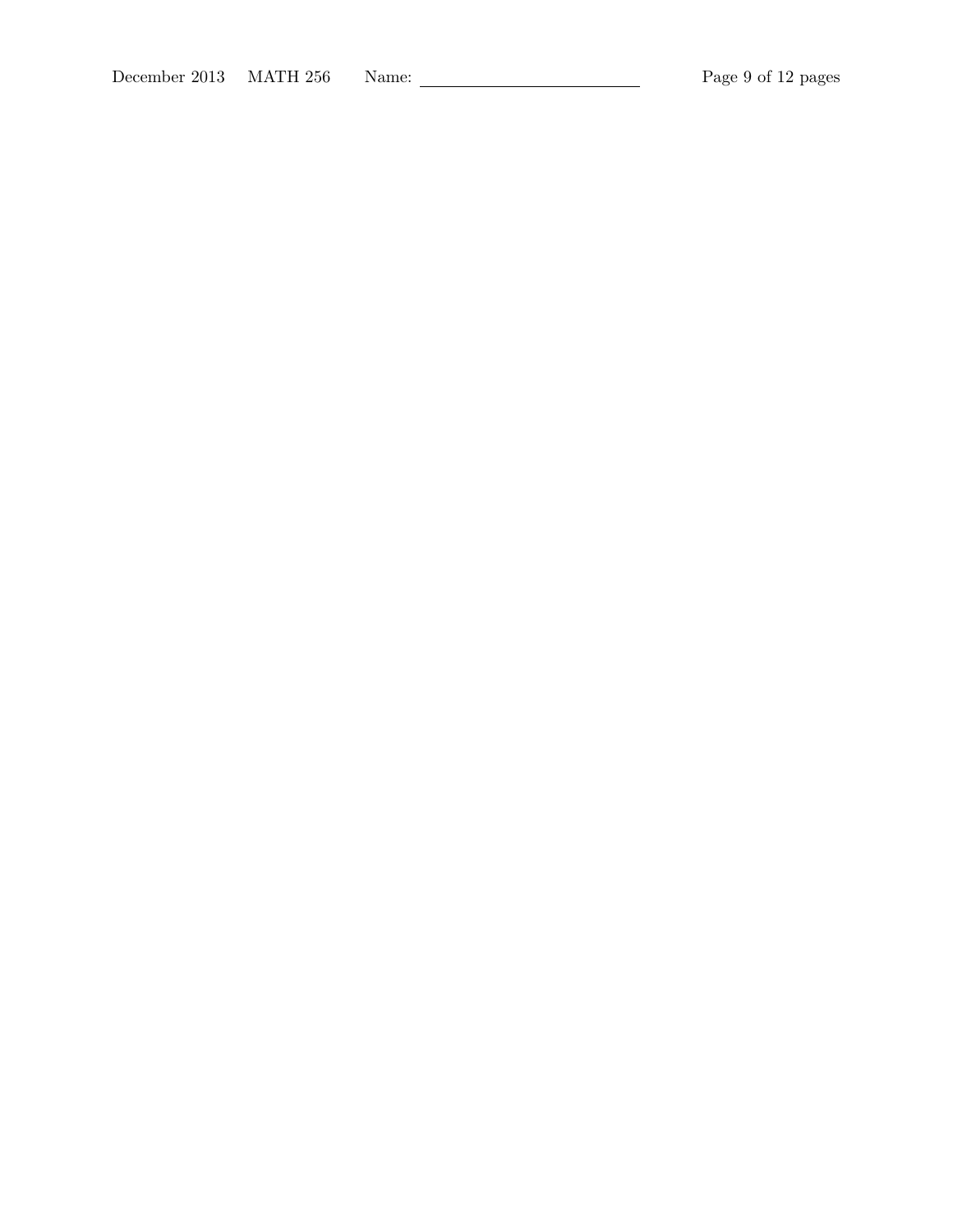[20] **5.** (a) Find all possible eigenvalues  $\lambda_n$  and corresponding eigenfunctions  $y_n(x)$  of

$$
y'' + \lambda y = 0,
$$
  $y'(0) = 0,$   $y(\pi) = 0.$ 

Note that at  $x = 0$  the boundary condition is on the derivative y', and at  $x = \pi$  the boundary condition is on y.

(b) Use separation of variables to solve the heat equation

$$
u_t = u_{xx} \qquad \text{for} \quad 0 < x < \pi, \quad t > 0,
$$

subject to the boundary conditions

$$
u_x(0,t) = 0
$$
,  $u(\pi, t) = 0$  for  $t > 0$ ,

and initial condition

$$
u(x,0) = f(x) \qquad \text{for} \quad 0 < x < \pi.
$$

Note that at  $x = 0$  the boundary condition is on the derivative  $u_x$ , and at  $x = \pi$  the boundary condition is on u.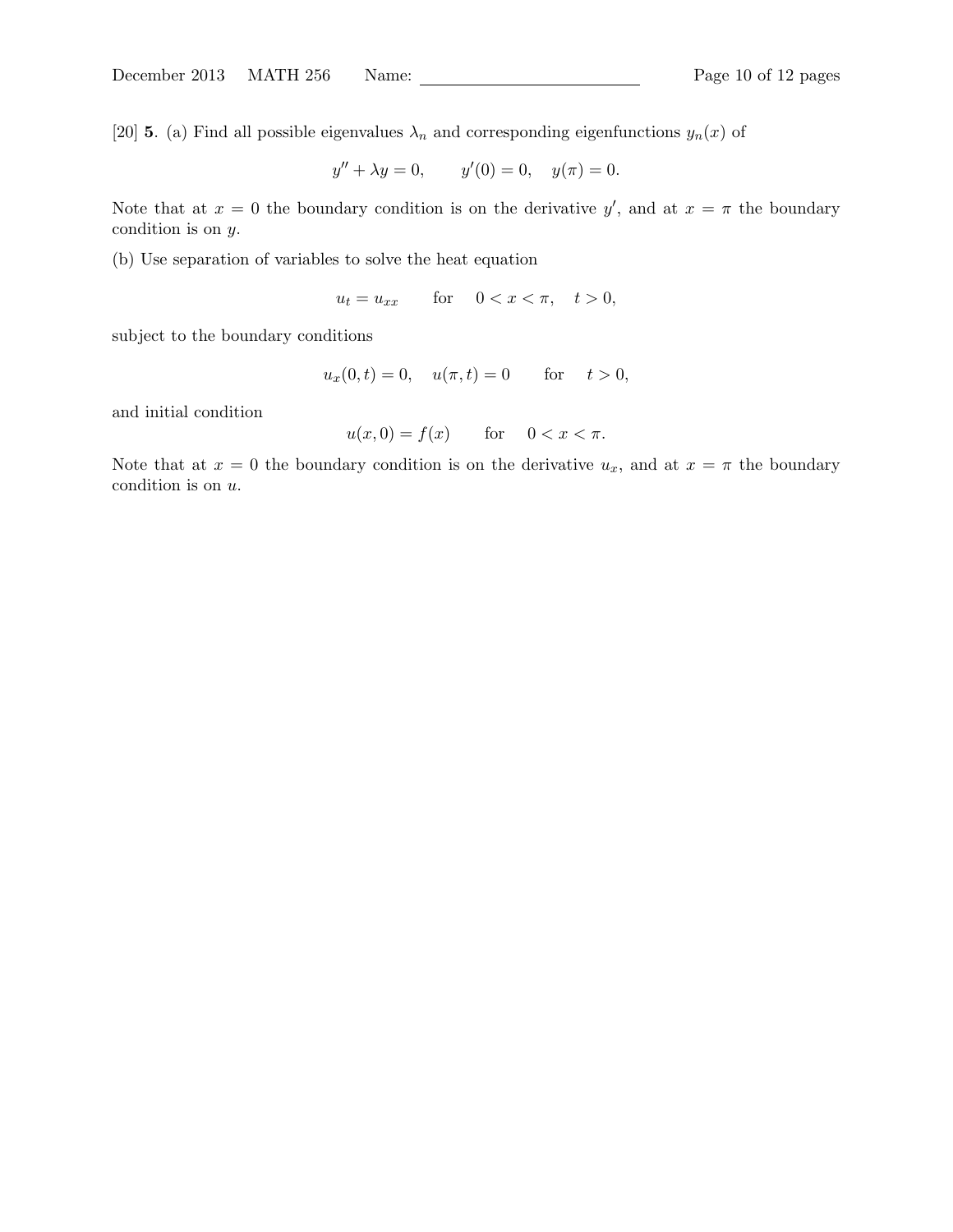December 2013 MATH 256 Name: Page 11 of 12 pages